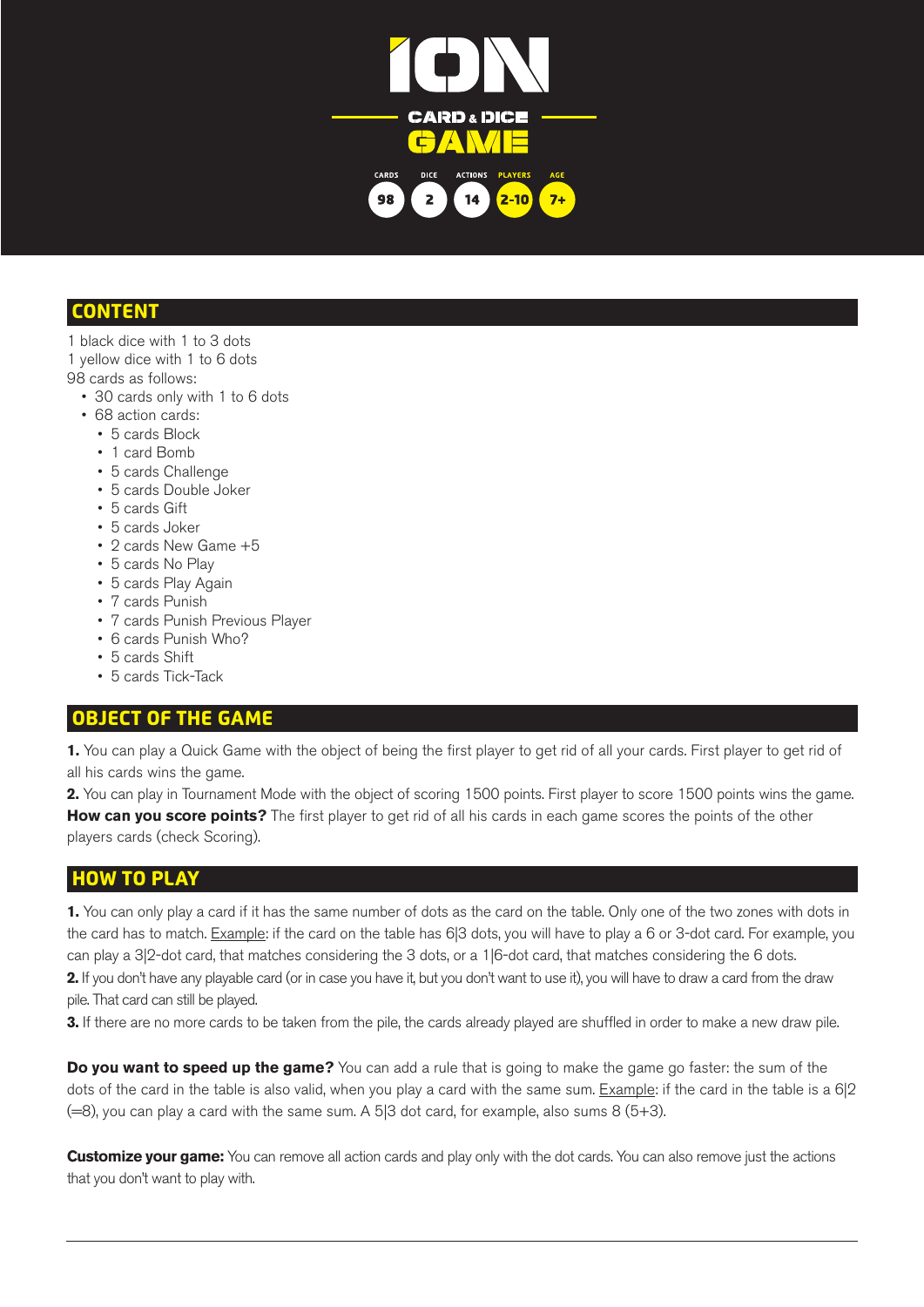

### TWO-PLAYER GAME

For a two-player game, the following special rules are applied:

- **1.** Remove the following action cards from the deck: *Punish Previous Player* (7 cards) and *Tick-Tack* (5 cards).
- **2.** Deal 9 cards to each player to start the game.
- **3.** Whoever plays the action card *No Play*, plays again because the action applies to the other player.

### WINNING THE GAME

**1.** In the Quick Game mode, the game ends when one of the players runs out of cards. That player is the winner.

**2.** In the Tournament mode, the game ends when a player reaches 1500 points (Check scoring).

If the last card played is a *Punish* (to the next or previous player), *Challenge* or a *New Game +5* action card, the action must be carried out because the drawn cards also count towards the score. The player that receives the action can't play (*block* or *shift*) because the game is already over.

### STARTING THE GAME

- **1.** Choose the first player to deal the cards.
- **2.** Deal 7 cards to each player.
- **3.** Stack the remaining cards face down to be used during the game.
- **4.** Turn over the top card of the pile to start the game.
- **5.** The player to the dealer's right goes first and the game goes on anticlockwise, always to the player's right.

**6.** The face-up card it's like a card played by the dealer. If it's a *Punish* action card, the dealer rolls the dice and the next or previous player has to draw cards from the pile; if it's a *Play Again* it applies to the dealer and the dealer is the first one to play; if it is a *Gift* card, the dealer gives one of his cards to the next player; if it's a *Double Joker*, it's also the dealer that calls out the number of dots; if it is a *No Play,* next player (to the dealers right) doesn't play and the game starts with the player next to him.

#### SCORING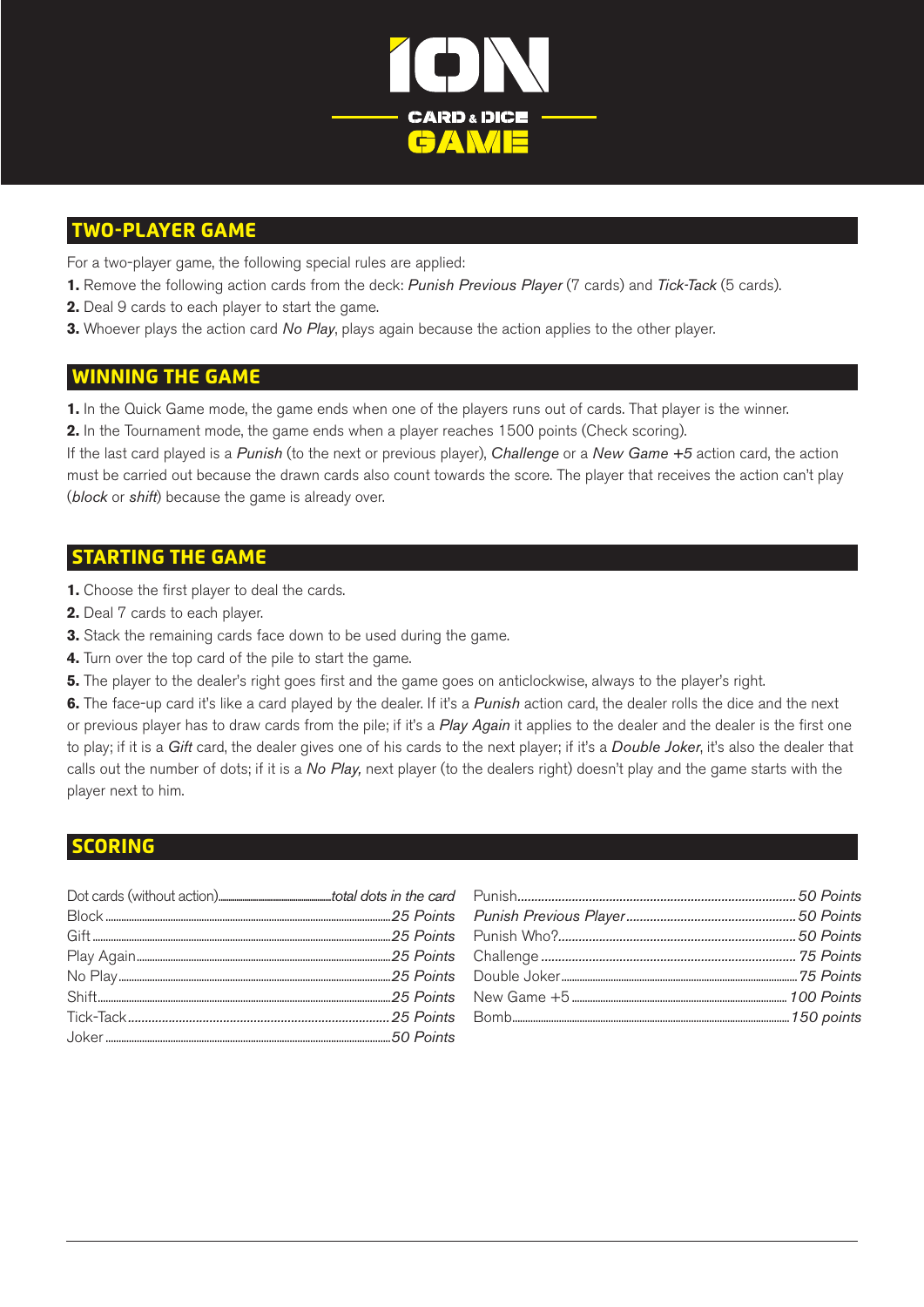

### ACTION CARDS

The action cards have one or two yellow balls in the centre. The symbols inside these balls reveal the action of each card. The number of black dots in each card is unpredictable.



**Block** - when you play this card, you block the action of the card played by the previous player. Example: the previous player plays a *Punish* card; if you play this card you will block the action and the previous player doesn't roll the *Punish* dice. This action only has no effect upon the action *No Play*, because with that action you can't play; the action *Gift*, because it's rude to decline a gift, and the action *Bomb*, because nothing can stop the *Bomb*. You can't block the *Punish Previous Player* because it isn't your turn to play.

**Bomb** - when you play this card, the next player explodes and it's out of the game. If you are playing in tournament mode, the points in the cards of the player that received the *Bomb* are yours. You should keep that player cards beside you so that you can count them and add the points to your score in the end of the game. The *Bomb* can't be blocked or shifted and we suggest that this card should only be used in tournament mode and in games with 3 or more players. When a player explodes, next player to play is the one at the exploding player right side.



**Challenge** - when you play this card, you can challenge any player for a dice match. You choose 2 numbers from 1 to 6 and the challenged player chooses only 1 number from the remaining 4 available. Each player rolls the yellow dice one time until one of the chosen numbers comes out. You start first and whoever looses the challenge will have to take 4 cards from the draw pile. The game keeps going and it's the player next to you turn to play. This is a very special card, because you can wait to challenge a player that is leading the game.



Gift - when you play this card, you choose one of your cards and give it to the next player. This way, you will have one less card and the next player will have one more. The *Gift* can't be blocked, but it can be shifted. The game keeps going and it's the player that received the *Gift* turn to play.

**New Game +5** - when you play this card, the next player has to exchange all his cards by new ones taken from the draw pile plus five more cards, placing the ones that were in his hand to the bottom of the draw pile. The player who receives this action can play afterwards. If he doesn't have any playable card or if he doesn't want to play any of his cards, that player has to take one more card from the draw pile (but he can't play this card). Example: if the player who receives this action has 6 cards in his hand, he has to draw the number of cards that were in his hand plus 5 additional cards from the draw pile. Therefore, he has to draw 11 cards from the pile.



**No Play** - when you play this card, the next player doesn't play. The game continues with the player that follows the one who received the action.

**Play Again** - when you play this card, you can play another provided that the card is playable concerning the number of dots. *Play Again* cards can be accumulated, that is, you can play two *Play Again* cards in a row. If you use a *Play Again* card and then you don't have any playable card to use after it, you will have to draw a card from the draw pile. This card cannot be played and the game continues with the next player. Example: the previous player played a 5|2 dot card. You play a *Play Again* 2|6 dot card that gives you the chance to play again. Then, you can play a *Play Again* 1|6 dot card and, after that, you can play a 3|6 dot card. That way, you can play three cards in your turn.